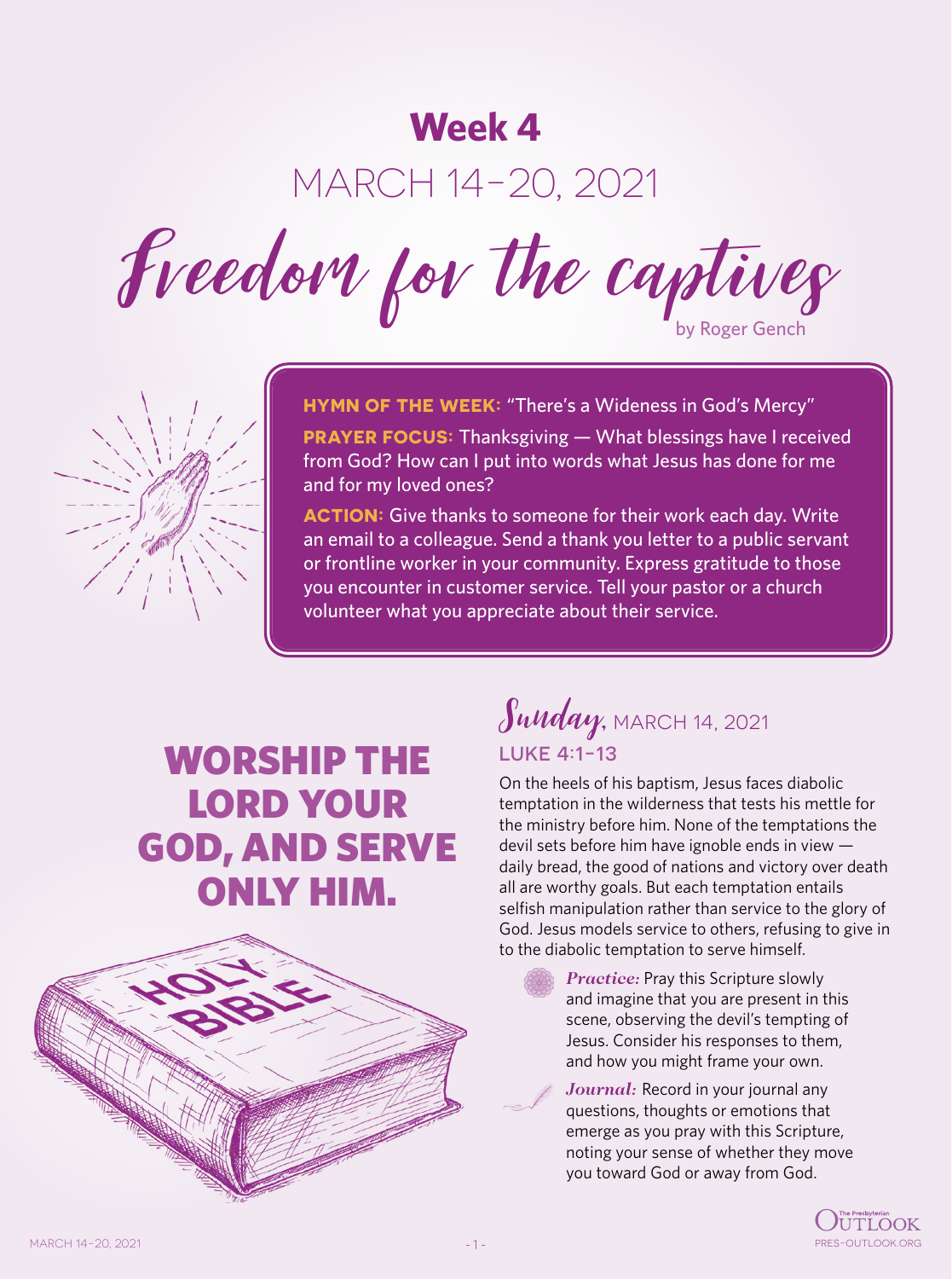#### Monday, MARCH 15, 2021 LUKE 4:16-30

This scene represents the inauguration of Jesus' public ministry in Luke. The words he reads from the Isaiah scroll in his hometown synagogue constitute the programmatic message his ministry will embody — bringing good news to the poor, release to the captives, the recovery of sight to the blind and letting the oppressed go free. As his ministry unfolds, it will fulfill each of these bold works of liberation.

*Practice:* You are invited to pray this Scripture with special attention to the words of Isaiah in verses 18-19. What images arrest your attention or challenge you, and why?

*Journal:* Note in your journal your sense of movement toward God and away from God as you engaged in prayerful reflection on this story.

#### Tuegday, MARCH 16, 2021 LUKE 4:31-37

Exorcism is a characteristic aspect of Jesus' public ministry  $-$  a reality outside the range of our own experience. But if we ponder the demonic as a spiritual condition, we can surely recognize realities that distort and disfigure human life in our own time and place from which we may need release. Racism, for example, is surely a spiritual deformity in our lives and in our society. In this exorcism story in Luke 4, Jesus represents a comprehensive threat to the whole realm of demons, providing release, here and now, from forces that deform and deface our lives.



*Practice:* Prayerfully and slowly read this story from Luke, pondering realities in your own life, and in the life of the world around you, that distort and disfigure life, and thus can be described as demonic.

*Journal:* Note in your journal any insights that emerged during your prayer time, and any demons you can identify in your own life that keep you from the life that God intends for you.

#### Wednesday, MARCH 17, 2021 LUKE 5:1-11

This story about Jesus' calling of the first disciples invites us to consider our own calling as disciples. Have you ever felt called to put your boat into deep water and been uncomfortable or challenged by that call? It is not easy to be a disciple of Jesus. So if we follow Jesus, we too might be called into deep waters to face into the brokenness of our world.



*Practice:* Read this lesson slowly and imagine yourself in the scene. Where are you in this story and what do you see, hear and feel?



*Journal:* Write in your journal of your experience of praying this story, and the movement of your spirit toward God or away from God that engagement with it evoked.